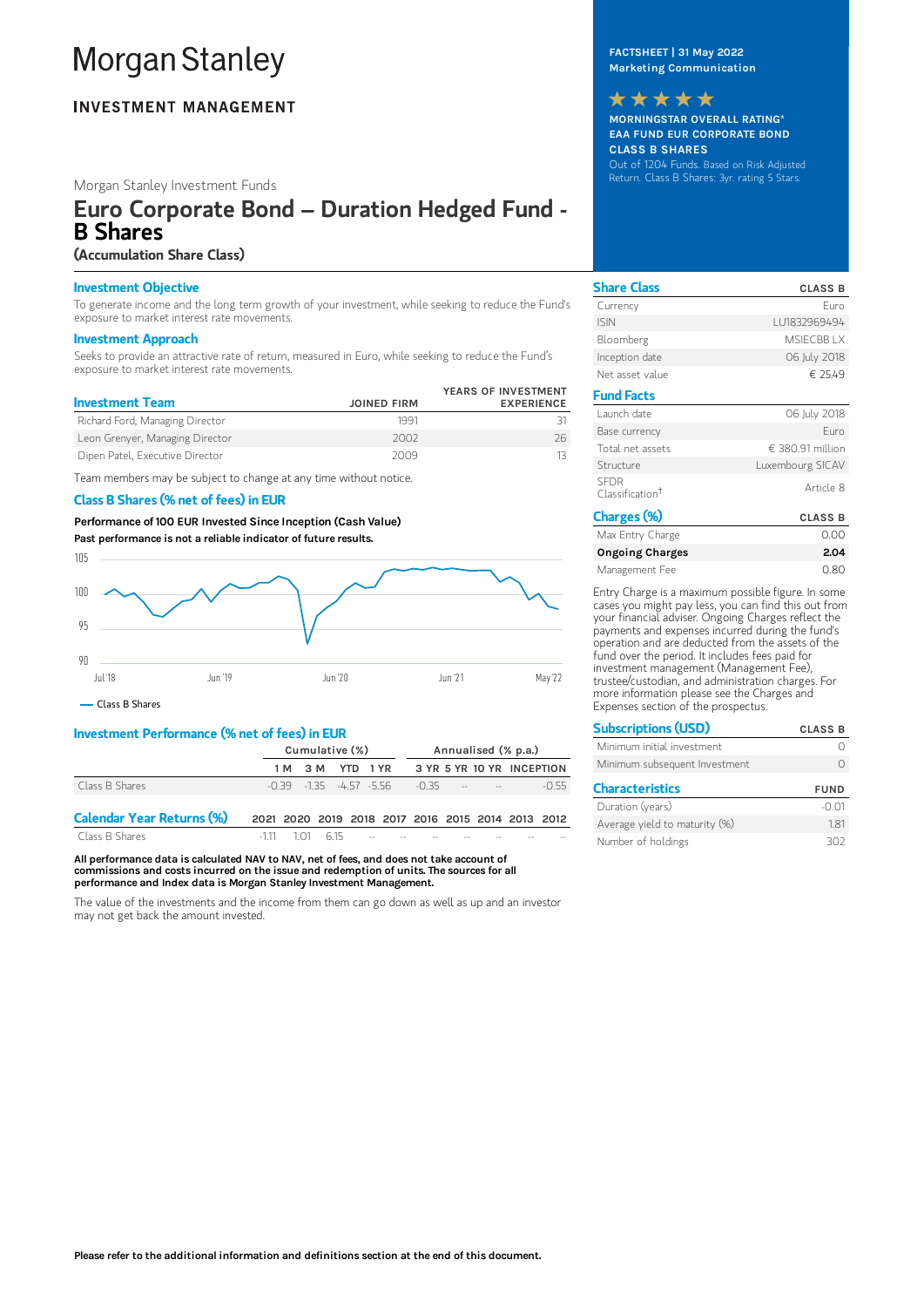## Top Countries (% of Total Net Assets)<sup>1</sup> FUND

|  | U.S.                  | 15.28 |
|--|-----------------------|-------|
|  | France                | 12.82 |
|  | <b>United Kingdom</b> | 8.66  |
|  | Germany               | 8.64  |
|  | Spain                 | 6.55  |
|  | Australia             | 6.43  |
|  | Netherlands           | 5.87  |
|  | Italy                 | 5.19  |
|  | Switzerland           | 3.59  |
|  | Other                 | 23.69 |
|  | Cash                  | 3.28  |

| Sector Allocation (% of Total Net Assets) <sup>1,2</sup> | <b>PORTFOLIO</b> |
|----------------------------------------------------------|------------------|
| <b>Government Related</b>                                | 8.67             |
| Corporates                                               | 89.99            |
| Industrial                                               | 27.61            |
| Utility                                                  | 8.03             |
| Financial Institutions                                   | 5435             |
| Cash & Equivalents                                       | 1.34             |

## **Quality Distribution (% of Total Net Assets)<sup>1,3</sup> FUND** AA 4.34 A 37.05



<sup>†</sup> This Fund is classified as an Article 8 product under the Sustainable Finance Disclosure Regulation. Article 8 products are those which promote environmental or social characteristics and which integrate sustainability into the investment process in a binding manner. Before making any decision to invest in the fund mentioned herein, please refer to all the characteristics and objectives of the Fund noted in the current Prospectus and KIID at morganstanleyinvestmentfunds.com.

<sup>1</sup> May not sum to 100% due to the exclusion of other assets and liabilities. <sup>2</sup> For additional information regarding sector classification/definitions please visit www.msci.com/gics and the glossary at www.morganstanley.com <sup>3</sup> Quality distribution data for securities is sourced from Fitch, Moody's and S&P. Where the credit ratings for individual securities differ between the three ratings agencies, the 'highest' rating is applied. The rating of credit default swaps is based on the 'highest' rating of the underlying reference bond. 'Cash' includes investments in short term instruments, including investments in Morgan Stanley liquidity funds.

#### Please refer to the Prospectus for full risk disclosures, available at  $\mu$ anstanleyinvestmentfunds.com. All data as of 31.05.2022 and subject to change daily.

This is a marketing communication. Applications for shares in the Fund should not be made without first consulting the current Prospectus and the Key Investor Information Document ("KIID"), which are available in English and in the official language of your local jurisdiction at [morganstanleyinvestmentfunds.com](https://www.morganstanley.com/im/msinvf/index.html) or free of charge from the Registered Office of Morgan Stanley Investment Funds, European Bank and Business Centre, 6B route de Trèves, L-2633 Senningerberg, R.C.S. Luxemburg B 29 192. A summary of investor rights is available in English at the same website.

If the management company of the relevant Fund decides to terminate its arrangement for marketing that Fund in any EEA country where it is registered for sale, it will do so in accordance with the relevant UCITS rules.

#### **DEFINITIONS**

Average yield to maturity measures the annual return on interest-bearing securities. In this it is assumed that they will be held to maturity. This metric includes both the coupon payments received during the term of the security and the repayment of the capital on maturity. **Bloomberg** stands for 'Bloomberg Global Identifier (BBGID)'. This is a unique 12 digit alphanumerical code designed to enable the identification of securities, such as the Morgan Stanley Investment Funds sub-funds at share class

## Share Class B Risk and Reward Profile

| Lower Risk                       |  |  |  |                                   | Higher Risk |
|----------------------------------|--|--|--|-----------------------------------|-------------|
|                                  |  |  |  |                                   |             |
| <b>Potentially Lower Rewards</b> |  |  |  | <b>Potentially Higher Rewards</b> |             |

The risk and reward category shown is based on historic data.

- Historic figures are only a guide and may not be a reliable indicator of what may happen in the future.
- As such this category may change in the future.
- The higher the category, the greater the potential reward, but also the greater the risk of losing the investment. Category 1 does not indicate a risk free investment.
- The Fund is in this category because it invests in fixed income securities. and the fund's simulated and/or realised return has experienced medium rises and falls historically.
- The Fund may be impacted by movements in the exchange rates between the Fund's currency and the currencies of the Fund's investments.
- This rating does not take into account other risk factors which should be considered before investing, these include:
- The value of bonds are likely to decrease if interest rates rise and vice versa. There can be no guarantee that hedging strategies utilised by the Fund to reduce the risk of a movement in interest rates affecting your investment will be successful.
- The value of financial derivative instruments are highly sensitive and may result in losses in excess of the amount invested by the Fund.
- Issuers may not be able to repay their debts, if this happens the value of your investment will decrease. This risk is higher where the fund invests in a bond with a lower credit rating.
- The Fund relies on other parties to fulfill certain services, investments or transactions. If these parties become insolvent, it may expose the Fund to financial loss.
- Sustainability factors can pose risks to investments, for example: impact asset values, increased operational costs.
- There may be an insufficient number of buyers or sellers which may affect the Fund's ability to buy or sell securities.
- Investment in Fixed Income Securities via the China Interbank Bond Market mesument in the amesure securities that the entire interior in containing and liquidity risk.
- Past performance is not a reliable indicator of future results. Returns may increase or decrease as a result of currency fluctuations. The value of investments and the income from them can go down as well as up and investors may lose all or a substantial portion of his or her investment.
- The value of the investments and the income from them will vary and there can be no assurance that the Fund will achieve its investment objectives.
- Investments may be in a variety of currencies and therefore changes in rates of exchange between currencies may cause the value of investments to decrease or increase. Furthermore, the value of investments may be adversely affected by fluctuations in exchange rates between the investor's reference currency and the base currency of the investments.

#### Additional B Share Classes

|      | <b>CURRENCY</b> | LAUNCH     | <b>ISIN</b>  | <b>BLOOMBERG</b> |
|------|-----------------|------------|--------------|------------------|
| - RX | FUR             | 06.07.2018 | 111832969221 | MSIECRX LX       |

level, on a Bloomberg Terminal. The Bloomberg Terminal, a system provided by Bloomberg L.P., enables analysts to access and analyse real-time financial market data. Each Bloomberg code starts with the same BBG prefix, followed by nine further characters that we list here in this guide for each share class of each fund. Cash & Equivalents are defined as the value of assets that can be converted into cash immediately. These include commercial paper, open FX transactions, Treasury bills and other short-term instruments. Such instruments are considered cash equivalents because they are deemed liquid and not subject to significant risk of changes in values. Duration is a measure of the sensitivity of the price (the value of principal) of a fixed-income investment to a change in interest rates. Duration is expressed as a number of years. Rising interest rates mean falling bond prices, while declining interest rates mean rising bond prices. ISIN is the international securities identification number (ISIN), a 12 digit code consisting of numbers and letters that distinctly identifies securities. NAV is the Net Asset Value per share of the Fund (NAV), which represents the value of the assets of a fund less its liabilities. Number of holdings provided are a typical range, not a maximum number. The portfolio may exceed this from time to time due to market conditions and outstanding trades.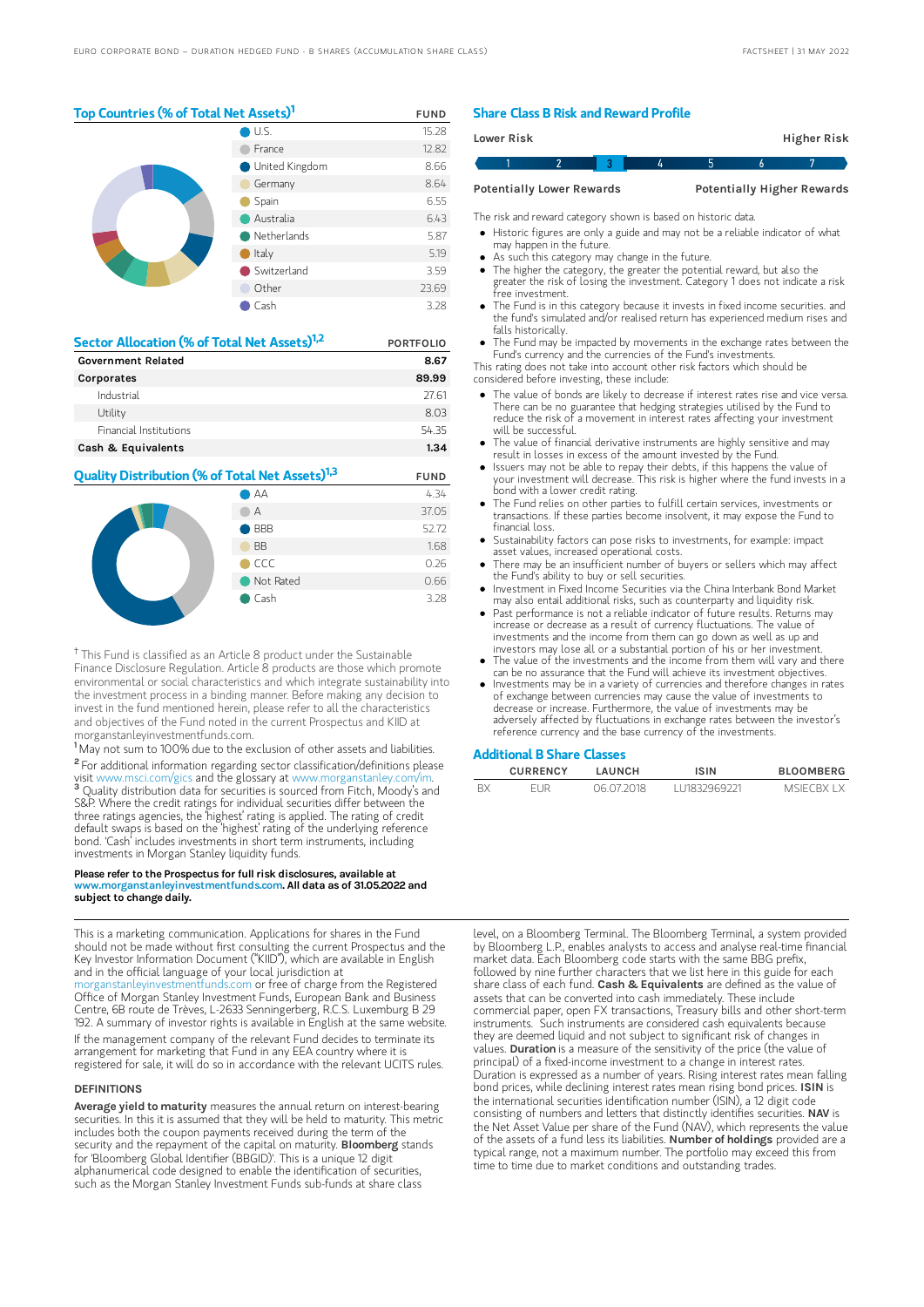## **DISTRIBUTION**

This communication is only intended for and will only be distributed to persons resident in jurisdictions where such distribution or availability would not be contrary to local laws or regulations. In particular, the Shares are not for distribution to US persons.

Ireland: MSIM Fund Management (Ireland) Limited. Registered Office: The Observatory, 7-11 Sir John Rogerson's Quay, Dublin 2, D02 VC42, Ireland. Registered in Ireland as a private company limited by shares under company number 616661. MSIM Fund Management (Ireland) Limited is regulated by the Central Bank of Ireland. United Kingdom: Morgan Stanley Investment Management Limited is authorised and regulated by the Financial Conduct Authority. Registered in England. Registered No. 1981121. Registered Office: 25 Cabot Square, Canary Wharf, London E14 4QA, authorised and regulated by the Financial Conduct Authority. Dubai: Morgan Stanley Investment Management Limited (Representative Office, Unit Precinct 3-7th Floor-Unit 701 and 702, Level 7, Gate Precinct Building 3, Dubai International Financial Centre, Dubai, 506501, United Arab Emirates. Telephone: +97 (0)14 709<br>7158). I**taly:** MSIM Fund Management (Ireland)Limited, Milan Branch (Sede Secondaria di Milano) is a branch of MSIM Fund Management (Ireland) Limited, a company registered in Ireland, regulated by the Central Bank of Ireland and whose registered office is at The Observatory, 7-11 Sir John Rogerson's Quay, Dublin 2, D02 VC42, Ireland. MSIM Fund Management (Ireland) Limited Milan Branch (Sede Secondaria di Milano) with seat in Palazzo Serbelloni Corso Venezia, 16 20121 Milano, Italy, is registered in Italy with company number and VAT number 11488280964. The Netherlands: MSIM Fund Management (Ireland) Limited, Rembrandt Tower, 11th Floor Amstelplein 1 1096HA, Netherlands. Telephone: 31 2-0462-1300. Morgan Stanley Investment Management is a branch office of MSIM Fund Management (Ireland) Limited. MSIM Fund Management (Ireland) Limited is regulated by the Central Bank of Ireland. France: MSIM Fund Management (Ireland) Limited, Paris Branch is a branch of MSIM Fund Management (Ireland) Limited, a company registered in Ireland, regulated by the Central Bank of Ireland and whose registered office is at The Observatory, 7-11 Sir John Rogerson's Quay, Dublin 2, D02 VC42, Ireland. MSIM Fund Management (Ireland) Limited Paris Branch with seat at 61 rue de Monceau 75008 Paris, France, is registered in France with company number 890 071 863 RCS. Spain: MSIM Fund Management (Ireland) Limited, Sucursal en España is a branch of MSIM Fund Management (Ireland) Limited, a company registered in Ireland, regulated by the Central Bank of Ireland and whose registered office is at The Observatory, 7-11 Sir John Rogerson's Quay, Dublin 2, D02 VC42, Ireland. MSIM Fund Management (Ireland) Limited, Sucursal en España with seat in Calle Serrano 55, 28006, Madrid, Spain, is registered in Spain with tax identification number W0058820B. Switzerland: Morgan Stanley & Co. International plc, London, Zurich Branch Authorised and regulated by the Eidgenössische Finanzmarktaufsicht ("FINMA"). Registered with the Register of Commerce Zurich CHE-115.415.770. Registered Office: Beethovenstrasse 33, 8002 Zurich, Switzerland, Telephone +41 (0) 44 588 1000. Facsimile Fax: +41(0) 44 588 1074.

Australia: This publication is disseminated in Australia by Morgan Stanley Investment Management (Australia) Pty Limited ACN: 122040037, AFSL No. 314182, which accepts responsibility for its contents. This publication, and any access to it, is intended only for "wholesale clients" within the meaning of the Australian Corporations Act. Hong Kong: This document has been issued by Morgan Stanley Asia Limited for use in Hong Kong and shall only be made available to "professional investors" as defined under the Securities and Futures Ordinance of Hong Kong (Cap 571). The contents of this document have not been reviewed nor approved by any regulatory authority including the Securities and Futures Commission in Hong Kong. Accordingly, save where an exemption is available under the relevant law, this document shall not be issued, circulated, distributed, directed at, or made available to, the public in Hong Kong. Singapore: This publication should not be considered to be the subject of an invitation for subscription or purchase, whether directly or indirectly, to the public or any member of the public in Singapore other than (i) to an institutional investor under section 304 of the Securities and Futures Act, Chapter 289 of Singapore ("SFA"), (ii) to a "relevant person" (which includes an accredited investor) pursuant to section 305 of the SFA, and such distribution is in accordance with the conditions specified in section 305 of the SFA; or (iii) otherwise pursuant to, and in accordance with the conditions of, any other applicable provision of the SFA. In particular, for investment funds that are not authorized or recognized by the MAS, units in such funds are not allowed to be offered to the retail public; any written material issued to persons as aforementioned in connection with an offer is not a prospectus as defined in the SFA and, accordingly, statutory liability under the SFA in relation to the content of prospectuses does not apply, and investors should consider carefully whether the investment is suitable for them. This publication has not been reviewed by the Monetary Authority of Singapore.

Chile: Neither the Fund nor the interests in the Fund are registered in the Registry of Offshore Securities (el Registro de Valores Extranjeros) or subject to the supervision of the Commission for the Financial Market (la

Comisión para el Mercado Financiero). This document and other offering materials relating to the offer of the interests in the Fund do not constitute a public offer of, or an invitation to subscribe for or purchase, the Fund interests in the Republic of Chile, other than to individually identified purchasers pursuant to a private offering within the meaning of Article 4 of the Chilean Securities Act (la Ley del Mercado de Valores) (an offer that is not "addressed to the public at large or to a certain sector or specific group of the public").

Peru: The interests in the Fund have not been and will not be registered in Peru under Decreto Legislativo 862: Ley de Fondos de Inversión y sus Sociedades Administradoras or under Decreto Legislativo 861: Ley del Mercado de Valores (the "Securities Market Law"), and are being offered to institutional investors only (as defined in article 8 of the Securities Market Law) pursuant to a private placement, according to article 5 of the Securities Market Law. The interests in the Fund have not been registered in the securities market public registry (Registro Público del Mercado de Valores) maintained by, and the offering of the Fund interests in Peru is not subject to the supervision of, the Superintendencia del Mercado de Valores. Any transfers of the Fund interests shall be subject to the limitations contained in the Securities Market Law and the regulations issued thereunder.

#### IMPORTANT INFORMATION

EMEA: This marketing communication has been issued by MSIM Fund Management (Ireland) Limited. MSIM Fund Management (Ireland) Limited is regulated by the Central Bank of Ireland. MSIM Fund Management (Ireland) Limited is incorporated in Ireland as a private company limited by shares with company registration number 616661 and has its registered address at The Observatory, 7-11 Sir John Rogerson's Quay, Dublin 2, D02 VC42, Ireland.

This document contains information relating to the sub-fund ("Fund") of Morgan Stanley Investment Funds, a Luxembourg domiciled Société d'Investissement à Capital Variable. Morgan Stanley Investment Funds (the "Company") is registered in the Grand Duchy of Luxembourg as an undertaking for collective investment pursuant to Part 1 of the Law of 17th December 2010, as amended. The Company is an Undertaking for Collective Investment in Transferable Securities ("UCITS").

Applications for shares in the Fund should not be made without first consulting the current Prospectus, Key Investor Information Document ("KIID"), Annual Report and Semi-Annual Report ("Offering Documents"), or other documents available in your local jurisdiction which is available free of charge from the Registered Office: European Bank and Business Centre, 6B route de Trèves, L-2633 Senningerberg, R.C.S. Luxemburg B 29 192. In addition, all Italian investors should refer to the 'Extended Application Form', and all Hong Kong investors should refer to the 'Additional Information for Hong Kong Investors' section, outlined within the Prospectus. Copies of the Prospectus, KIID, the Articles of Incorporation and the annual and semiannual reports, in German, and further information can be obtained free of charge from the representative in Switzerland. The representative in Switzerland is Carnegie Fund Services S.A., 11, rue du Général-Dufour, 1204 Geneva. The paying agent in Switzerland is Banque Cantonale de Genève, 17, quai de l'Ile, 1204 Geneva. The document has been prepared solely for informational purposes and does not constitute an offer or a recommendation to buy or sell any particular security or to adopt any specific investment strategy.

Any index referred to herein is the intellectual property (including registered trademarks) of the applicable licensor. Any product based on an index is in no way sponsored, endorsed, sold or promoted by the applicable licensor and it shall not have any liability with respect thereto. The Fund is actively managed, and the management of the fund is not constrained by or compared to the composition of the Benchmark.

All investments involve risks, including the possible loss of principal. The material contained herein has not been based on a consideration of any individual client circumstances and is not investment advice, nor should it be construed in any way as tax, accounting, legal or regulatory advice. To that end, investors should seek independent legal and financial advice, including advice as to tax consequences, before making any investment decision.

The use of leverage increases risks, such that a relatively small movement in the value of an investment may result in a disproportionately large movement, unfavourable as well as favourable, in the value of that investment and, in turn, the value of the Fund.

Investment in the Fund concerns the acquisition of units or shares in a fund, and not in a given underlying asset such as building or shares of a company, as these are only the underlying assets owned.

The information contained in this communication is not a research recommendation or 'investment research' and is classified as a 'Marketing Communication' in accordance with the applicable European or Swiss regulation. This means that this marketing communication (a) has not been prepared in accordance with legal requirements designed to promote the independence of investment